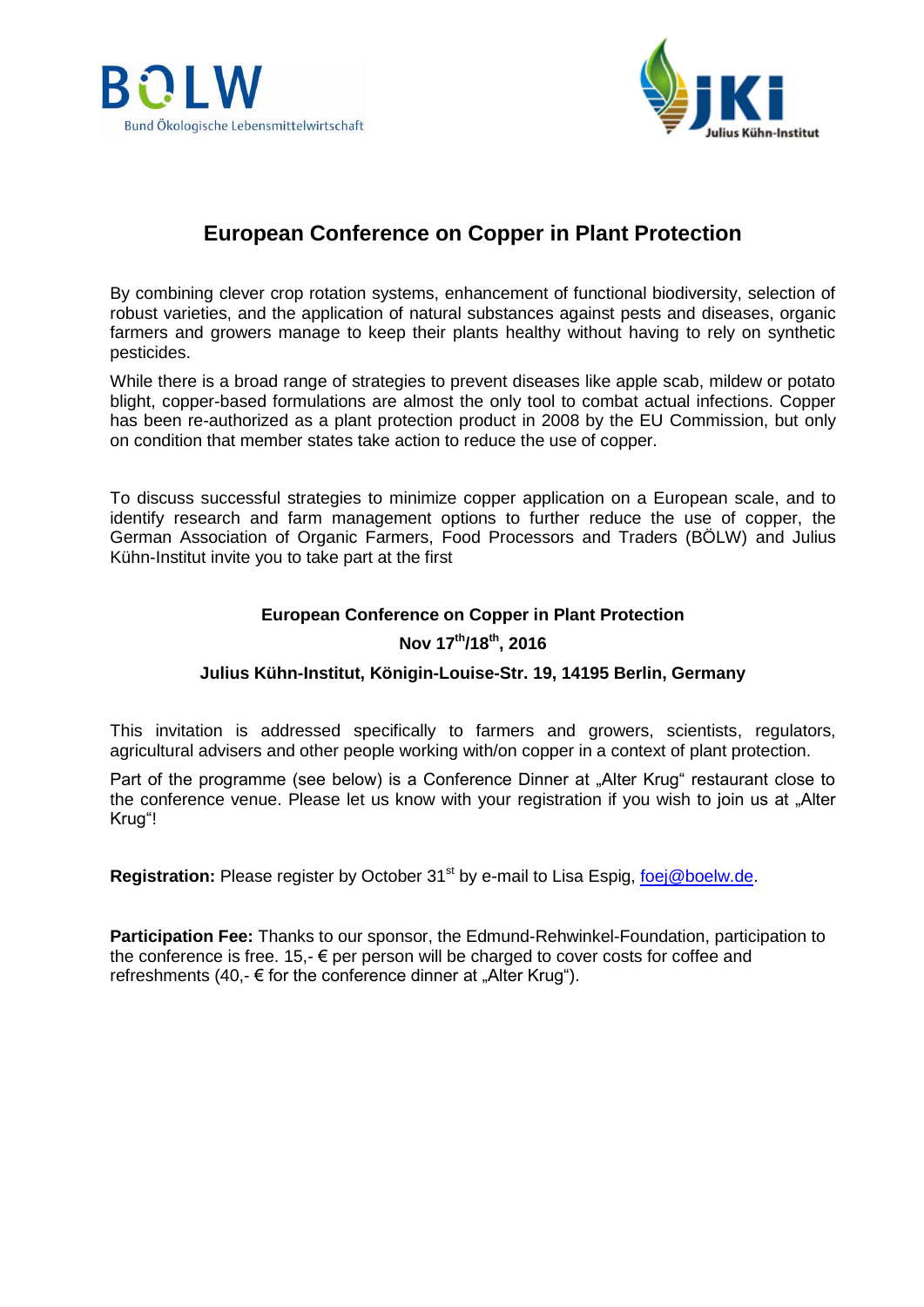# **Conference Programme Day 1 (Nov. 17th)**

|       | 14:00   Registration                                                                                                                                             |                                    |
|-------|------------------------------------------------------------------------------------------------------------------------------------------------------------------|------------------------------------|
|       | 15:00   Introduction                                                                                                                                             |                                    |
|       | Stefan Kühne, JKI & Friedhelm v. Mering, BÖLW                                                                                                                    | Introduction                       |
| 15:10 | <b>Welcoming Addresses</b>                                                                                                                                       |                                    |
|       | Wolfgang Zornbach, BMEL; Bernd Hommel, JKI, Jan Plagge, Vorstand BÖLW                                                                                            |                                    |
|       | 15:20 Renewal of EU Registration for Copper as Active Substance: State of Play                                                                                   |                                    |
|       | Matthias Weidenauer, EU Copper Task Force                                                                                                                        |                                    |
| 15:30 | The German Agricultural Associations' Copper Minimization Strategy<br>Friedhelm v. Mering, BÖLW                                                                  |                                    |
| 15:40 | Copper Applications in Organic Farming in Germany: New Data, new Challenges<br>Jutta Kienzle, Ralph Dejas, Wolfgang Patzwahl, Eckhard Reiners, Florian Weihrauch | Copper Use and Copper Minimization |
| 16:00 | Overview - Copper Situation in France in 2016<br>Sylvie Dulong, FNAB                                                                                             |                                    |
| 16:15 | Copper Use and Copper Reduction in Austria                                                                                                                       |                                    |
|       | Franz Rosner, IFZ Klosterneuburg                                                                                                                                 |                                    |
|       | 16:30   Discussion                                                                                                                                               |                                    |
|       | 17:00 Coffee Break                                                                                                                                               |                                    |
|       |                                                                                                                                                                  |                                    |
| 17:15 | Authorizations for Plant Protection Products containing Copper in 2016                                                                                           |                                    |
|       | Alexandra Makulla, BVL                                                                                                                                           | ssessment                          |
| 17:25 | 5-Point-Program for Sustainable Plant Protection with Special Emphasis on Copper                                                                                 |                                    |
|       | Tobias Frische, Umweltbundesamt                                                                                                                                  |                                    |
| 17:40 | Long-Term Application of Copper Plant Protection Products in Vineyards - A Reason for Concern?                                                                   |                                    |
|       | Nadine Herwig et al., JKI                                                                                                                                        |                                    |
| 17:55 | Use of Food Monitoring Data in Risk Assessment of Copper for the German Population                                                                               | <b>Authorization / Risk A</b>      |
|       | Britta Michalski, BfR                                                                                                                                            |                                    |
| 18:05 |                                                                                                                                                                  |                                    |
| 18:15 | <b>Discussion</b>                                                                                                                                                |                                    |

19:00 **Conference Dinner**: "Alter Krug" Restaurant (Königin-Luise-Str. 52, 14195 Berlin)

Dinner Lecture: "Past, Present, and Future PPP Application Technologies - a "Cultural" Analysis" (Dr. Jens Karl Wegener, JKI)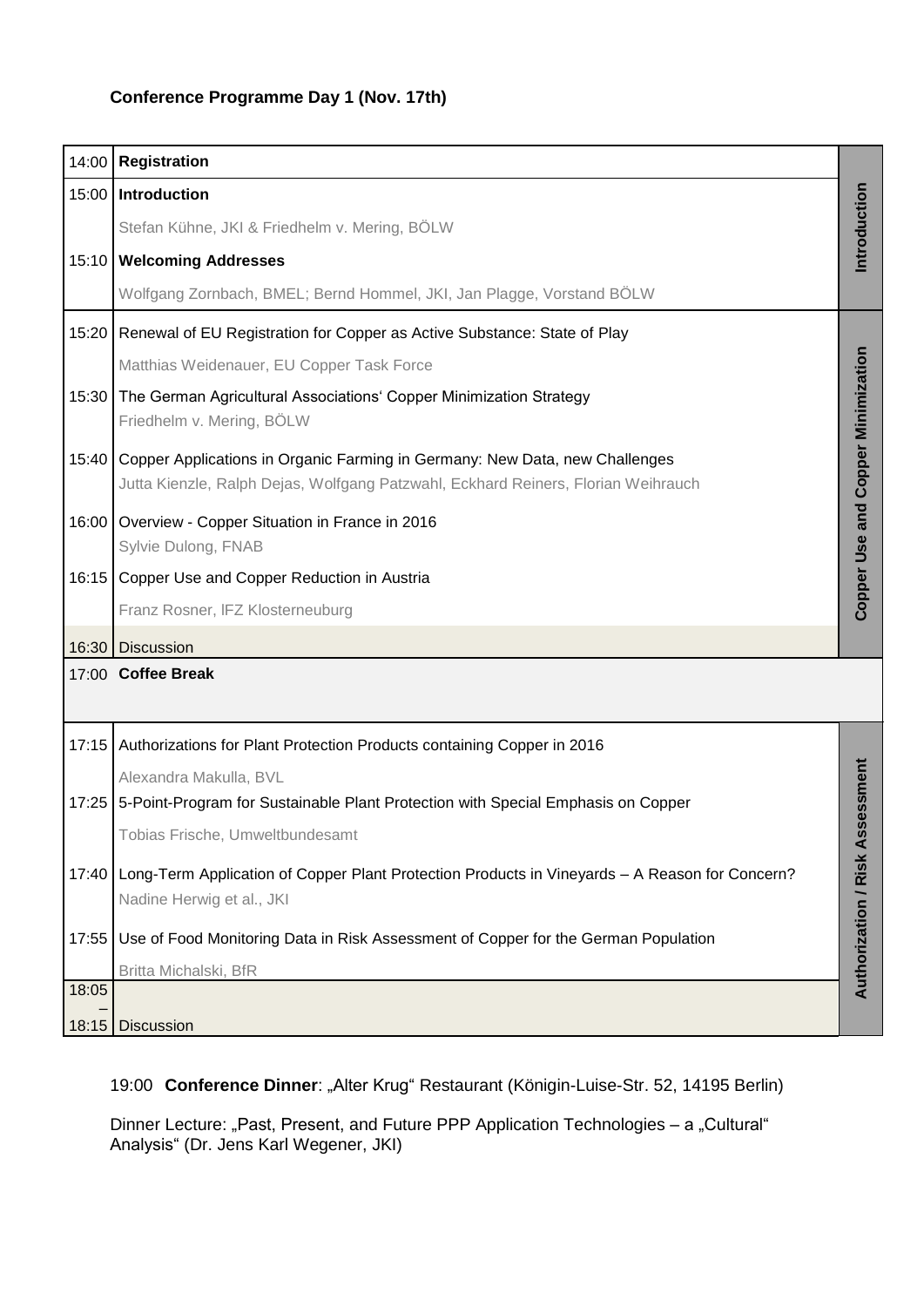# **Conference Programme Day 2 (Nov. 18th)**

|       | 09:00 EU Research Project "CO-FREE" – Perspectives and Limitations                                                                                                    |                            |
|-------|-----------------------------------------------------------------------------------------------------------------------------------------------------------------------|----------------------------|
|       | Annegret Schmitt, JKI                                                                                                                                                 | Research                   |
|       | 09:10 Basic substances approvals: 5 years of regulatory effort to legalize substitution products to copper                                                            | <b>Basic</b>               |
|       | Patrice Marchand, ITAB                                                                                                                                                |                            |
| 09:25 | Discussion                                                                                                                                                            |                            |
|       | 09:35 Peronospora Crisis 2016 in Organic Viticulture in Germany - The End of Copper Minimization?                                                                     |                            |
|       | Beate Fader, DLR Rheinhessen & Randolf Kauer, Uni Geisenheim                                                                                                          |                            |
|       | 09:50 Looking for Ways to Reduce Copper Applications in Viticulture - The Czech Experience                                                                            |                            |
|       | Milan Hluchy, EKOVIN Cz                                                                                                                                               |                            |
| 10:05 | Copper Extraction by Special Selection of Cover Crops in Viticulture                                                                                                  |                            |
|       | Bernd Altmayer, DLR                                                                                                                                                   |                            |
|       | 10:15   Immobilization of Copper in Vineyard Soils - The Role of the Organic Additives Biochar and Compost                                                            | Viticulture                |
|       | Gerhard Soja, Franz Zehetner, Katharina Keiblinger, Georg Dersch, Florian Faber, Franz Rosner                                                                         |                            |
|       | 10:35   Organic wine production in Austrian vineyards                                                                                                                 |                            |
|       | Andreas Harm, Martin Mehofer, Franz Rosner                                                                                                                            |                            |
|       | 10:50   Discussion                                                                                                                                                    |                            |
|       | 11:00 Coffee Break                                                                                                                                                    |                            |
|       | 11:15   Results of BÖLN Projects on Copper Minimization in Apple Scab Management in Germany                                                                           |                            |
|       | Sascha Buchleither, Bastian Bendun, Jürgen Zimmer, DLR Rheinpfalz                                                                                                     |                            |
| 11:35 | The potential of scab "resistent" apple varieties for the reduction of copper                                                                                         |                            |
|       | Jutta Kienzle, FÖKO                                                                                                                                                   |                            |
| 11:50 | Robust Traditional Apple Varieties as Basis for the "Apfel:gut" Organic Apple Breeding Initiative                                                                     |                            |
|       | Hans-Joachim Bannier                                                                                                                                                  |                            |
|       | 12:05   Organic Participative Apple Breeding: Results from On-farm-Breeding Projects                                                                                  | Fruit Production           |
|       | Inde Sattler, Projekt Apfel:gut                                                                                                                                       |                            |
|       | 12:15   Discussion                                                                                                                                                    |                            |
| 12:25 | Copper Minimization in Organic Hop Cultivation in Germany                                                                                                             |                            |
|       | Florian Weihrauch, LfL                                                                                                                                                |                            |
|       | 12:40   Hop Protection against Downy Mildew in the Czech Republic                                                                                                     | p Production               |
|       | Josef Vostrel, Hop Research Institute Zatec                                                                                                                           |                            |
|       | 12:55 Contents of Elementary Copper in Hops, Leaves and Soil in Hop Gardens Sprayed by Copper Fungicides                                                              |                            |
|       | K. Krofta, J. Pokorný, T. Kudrna, J. Ježek: Hop Research Institute Co. Ltd., Žatec, CZ                                                                                | 오                          |
| 13:10 | Discussion                                                                                                                                                            |                            |
|       | 13:20 Lunch Break & Poster Presentations                                                                                                                              |                            |
| 14:20 | NEU 1143 F - a New Fatty Acid Fungicide and a New Tool in Copper Minimization?                                                                                        | <b>Protection Products</b> |
|       | Andreas Prokop, Neudorff                                                                                                                                              |                            |
|       | 14:30   New Possibilities to Reduce Copper Application by Combining Cuprozin progress and Kumar                                                                       |                            |
|       | Herbert Welte, Spiess-Urania                                                                                                                                          | <b>New Plant</b>           |
|       | 14:40   Copper Reduction by Application of Yeast Strain 2H13                                                                                                          |                            |
|       | Armin Weiß, Bio Protect GmbH                                                                                                                                          |                            |
| 14:50 | <b>Discussion</b>                                                                                                                                                     |                            |
|       | 15:00 Coffee Break                                                                                                                                                    |                            |
|       | 15:15 New Results of Research Projects on Copper Reduction in Organic Potato Cultivation<br>Christian Bruns, Uni Witzenhausen                                         |                            |
| 15:25 | Podium Debate: Copper as Active Substance in Plant Protection Producst in Europe - Quo vadis?                                                                         |                            |
|       | Wolfgang Zornbach, BMEL, Fiona Marty, FNAB, N. N., Bio Austria, Jutta Kienzle, IFOAM EU Task Force<br>Plant Protection, Stefan Kühne/Friedhelm v. Mering (Moderation) | Finale                     |
|       | <b>Conclusions &amp; Farewell</b> (Stefan Kühne, JKI & Friedhelm v. Mering, BOLW)                                                                                     |                            |
| 16:30 |                                                                                                                                                                       |                            |